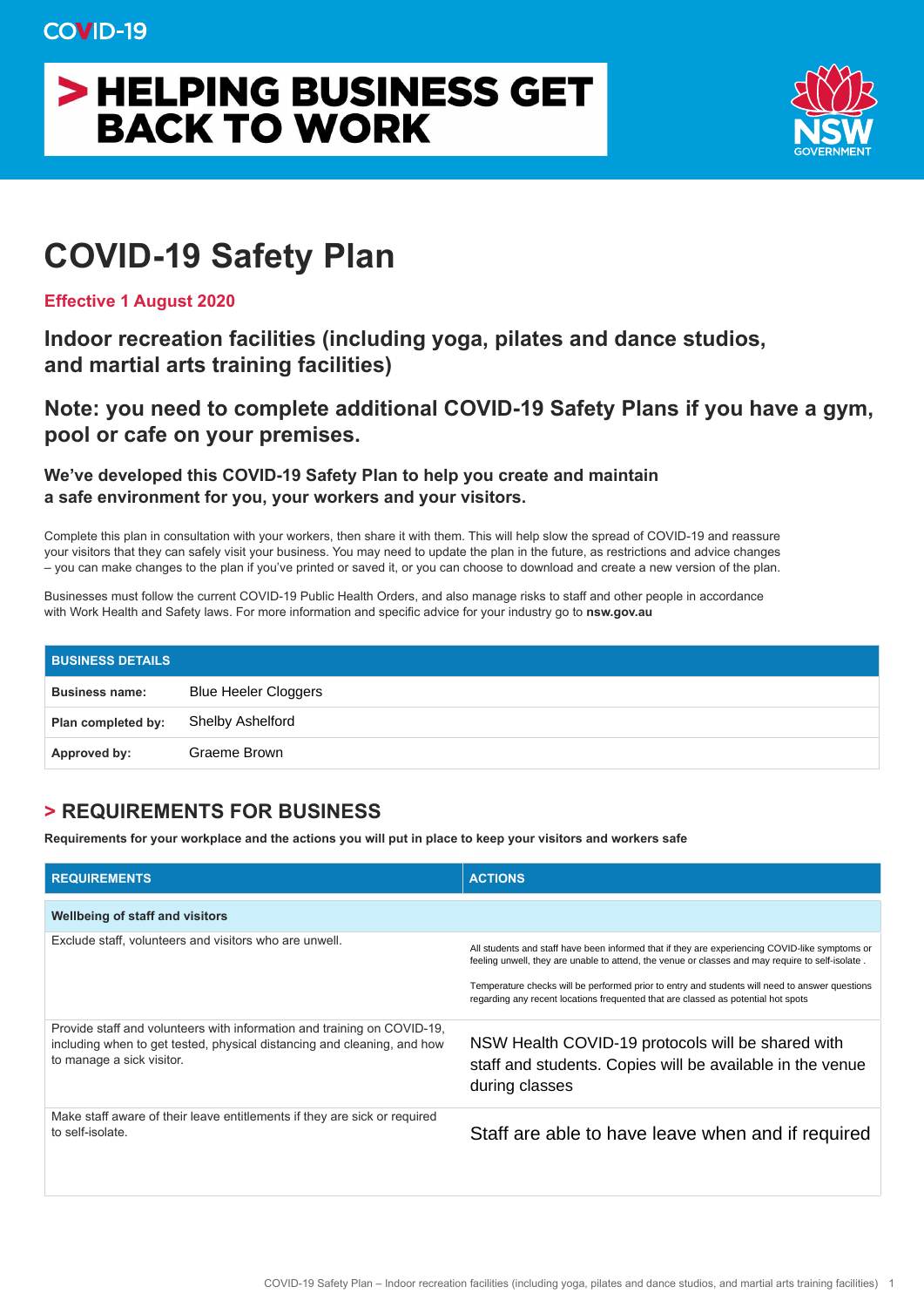| Wellbeing of staff and visitors                                                                    |                                                                                                                             |
|----------------------------------------------------------------------------------------------------|-----------------------------------------------------------------------------------------------------------------------------|
| Display conditions of entry (website, social media, venue entry).                                  | Website and Faceboook pages have been updated with<br>COVID information.<br>Information will also be available at the venue |
| Ensure COVID-19 Safety Plans are in place, where relevant, for:<br>• Indoor gyms<br>Swimming pools | Not Relevant                                                                                                                |

• Restaurants and cafes.

**REQUIREMENTS ACTIONS Physical distancing**  Ensure the number of people in a facility does not exceed one person per 4 square metres (excluding staff). Ensure sport and recreation activities have no more than 20 participants, plus the instructor and any assistants, per space that complies with one participant per 4 square metres. There may be multiple classes in a room if there is sufficient space to accommodate this, and if the classes remain separate with start and end times staggered to minimise crowding. Ensure participants maintain 1.5 metres physical distance where practical. Ensure any spectators comply with 1.5 metres physical distance where practical, such as through staggered seating. Household contacts are not required to distance. Ensure communal facilities such as showers, change rooms and lockers have strategies in place to reduce crowding and promote physical distancing. Where practical, stagger the use of communal facilities. Strongly encourage visitors to shower/change at home where possible. Reduce crowding wherever possible and promote physical distancing with markers on the floor, including where people are asked to queue. Have strategies in place to manage gatherings that may occur immediately outside the premises. Use telephone or video platforms for essential staff meetings where practical. Review regular business deliveries and request contactless delivery and invoicing where practical. Total number of people at the venue on any one night will be less than 20. Students will continue to be separated by 1.5 m distances Chairs will be 1.5 m apart by using the measure available Not Applicable - see above Unlikely to have any spectators, however if any arrive with a household family member they will be advised to maintain 1.5 m distance from other students Toilets are rarely used, however students will be advised to maintain 1.5m distance at all times and to perform correct hand hygiene processes. NSW Health Hand Hygiene Information to be displayed in bathroom facilities to remind them Not Applicable Removable Markers will be placed on the floor to assist with 1.5m distancing Students will be advised not to congregate outside the premises Not applicable Payments can be made online. No Deliveries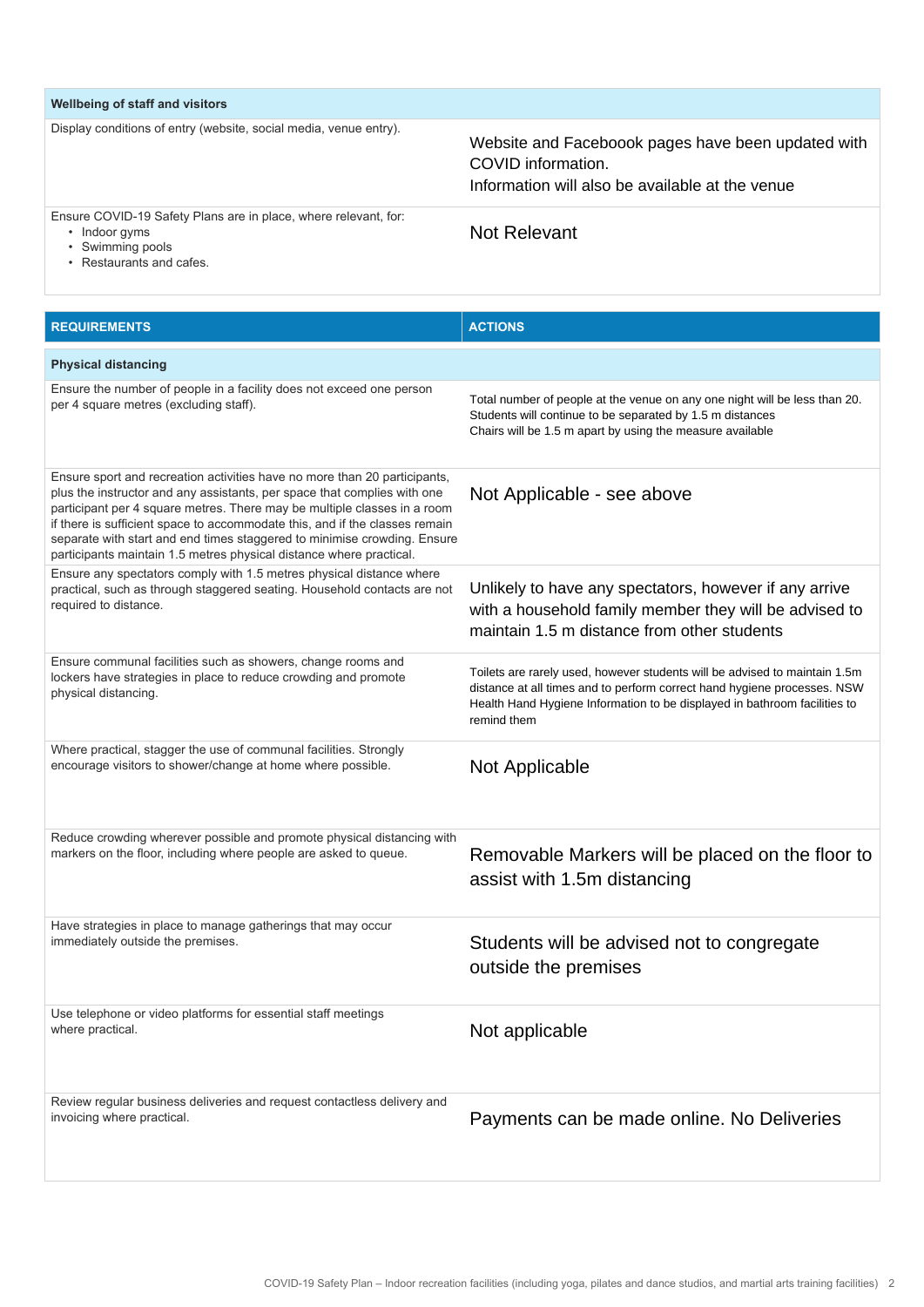| <b>REQUIREMENTS</b>                                                                                                                                                                                                                                                  | <b>ACTIONS</b>                                                                                                                                                                                                                                                                  |
|----------------------------------------------------------------------------------------------------------------------------------------------------------------------------------------------------------------------------------------------------------------------|---------------------------------------------------------------------------------------------------------------------------------------------------------------------------------------------------------------------------------------------------------------------------------|
| <b>Hygiene and cleaning</b>                                                                                                                                                                                                                                          |                                                                                                                                                                                                                                                                                 |
| Adopt good hand hygiene practices.                                                                                                                                                                                                                                   | Remind students of good hygiene, provide NSW Health<br>protocol flyers at the venue. Anti bacterial hand wash<br>will be supplied                                                                                                                                               |
| Ensure hand sanitiser is accessible at the venue entry and throughout the<br>facility or ground.                                                                                                                                                                     | Hand Sanitiser will be provided                                                                                                                                                                                                                                                 |
| Ensure bathrooms are well stocked with hand soap and paper towels or<br>hand dryers. Consider providing visual aids above hand wash basins to<br>support effective hand washing.                                                                                     | CWA to provide normal bathroom consumables.<br>BHC will supply Anti bacterial hand wash<br>NSW Health hand hygiene Information sheet to be prominently displayed in Bathroom as a<br>reminder                                                                                   |
| Encourage visitors to bring their own water bottles, sweat towels<br>and equipment.                                                                                                                                                                                  | Students already perform this                                                                                                                                                                                                                                                   |
| Clean frequently used indoor hard surface areas, including children's play<br>areas, at least daily; first with detergent and water, and then disinfect.<br>Clean frequently touched areas and surfaces, including in communal<br>facilities, several times per day. | All Surfaces touched by Students and staff will be wiped over with disinfectant prior to leaving<br>the Venue. This includes, Chairs, Tables, Fan switches, Lighting switches, Door handles, Tap<br>handles and Toilet buttons etc.<br>The kitchen will not be used by Students |
| Clean areas used for high intensity cardio classes with detergent and<br>disinfectant after each use.                                                                                                                                                                | Not Applicable                                                                                                                                                                                                                                                                  |
| Reduce sharing of equipment (including hire equipment) where<br>practical and ensure these are cleaned with detergent and disinfectant<br>between use.                                                                                                               | Not Applicable                                                                                                                                                                                                                                                                  |
| Ensure there is accessible detergent/disinfectant and gloves for visitors to<br>use, should they wish.                                                                                                                                                               | Disposable Gloves and Masks, and antibacterial<br>hand wash will be provided for Students                                                                                                                                                                                       |
| Disinfectant solutions need to be maintained at an appropriate strength<br>and used in accordance with the manufacturers' instructions.                                                                                                                              | Disinfectant spray bottles will be used to ensure<br>the correct disinfectant strength is maintained                                                                                                                                                                            |
| Staff are to wear gloves when cleaning and wash hands thoroughly<br>before and after with soap and water.                                                                                                                                                            | Staff will have disposable rubber gloves                                                                                                                                                                                                                                        |
| Encourage contactless payment options.                                                                                                                                                                                                                               | Payments can be made online.                                                                                                                                                                                                                                                    |